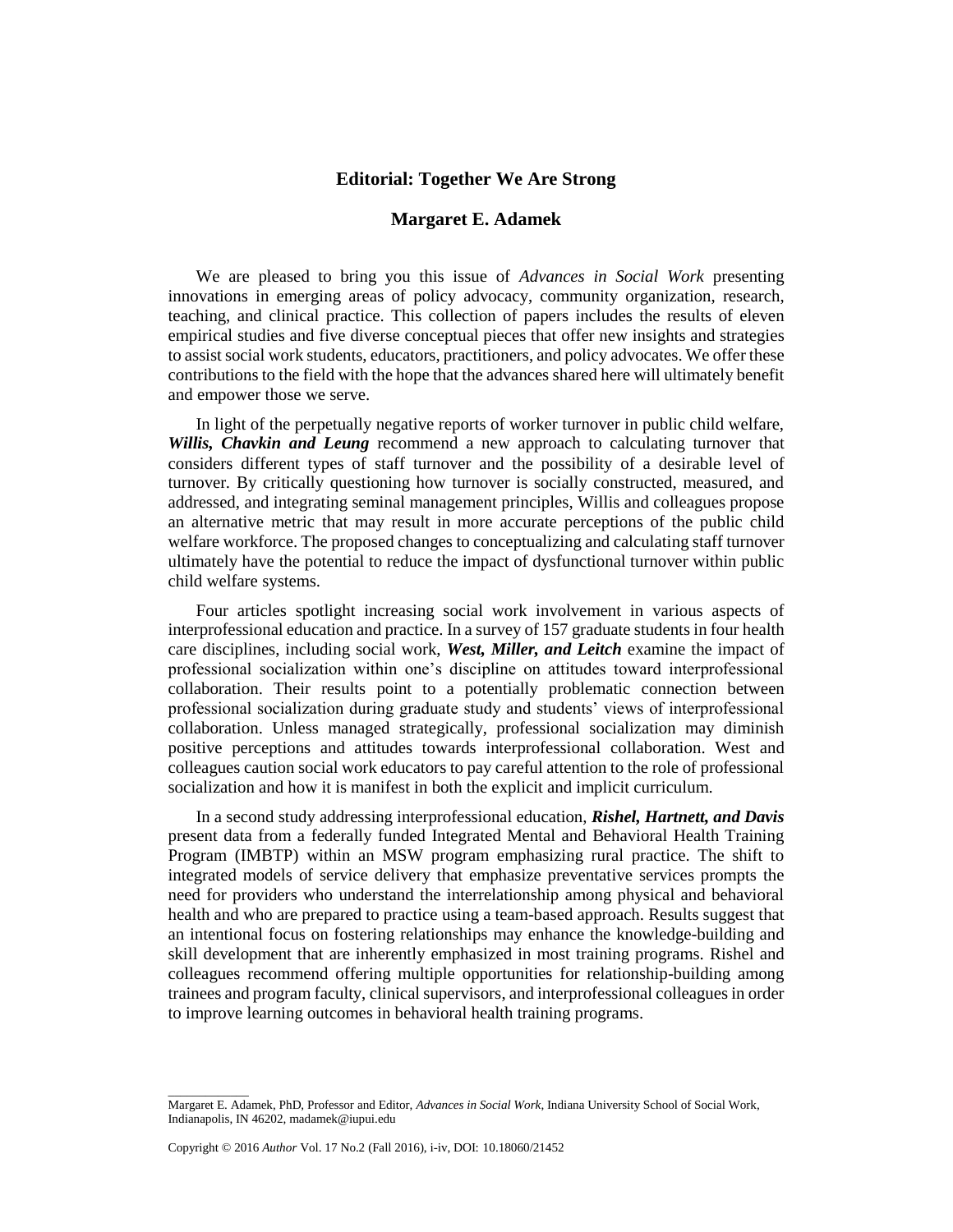The third paper addressing interprofessional practice highlights the crucial need for school-based professionals to work with a specific high-needs population: culturally and

linguistically diverse foster youth with disabilities. *Green and Mathiesen* enumerate a set of interprofessional competencies for school professionals developed based on the lessons learned in the first three years of a federally funded grant. Recommendations to improve practice with diverse foster youth with disabilities include increasing the number of Culturally Affirming and Responsive Education Specialists (CARES) who are trained to respond to and advocate for the educational and mental health needs of diverse foster youth. To address the multiple and sometimes complex needs of this student population, CARES work in collaborative interdisciplinary teams. Green and Mathiesen advocate for school professionals to receive early training in culturally competent interdisciplinary practice.

In a fourth paper involving interprofessional practice, *Desrosiers, Mallinger, and Bragg-Underwood* highlight patient navigation as an emerging area of health care practice aimed at reducing health disparities and improving patient health outcomes. Based on an integrative review of literature, Desrosiers and colleagues offer a clear definition of patient navigation and delineate social work competencies with patient navigator requirements. They further argue that social workers are well-equipped to carry out a variety of patient navigator responsibilities buttressed by their social justice advocacy skills. Through involvement in patient navigation, social workers can promote the development of socially just healthcare systems that respect the dignity and worth of all patients.

Six empirical studies explore emerging and diverse practice arenas including teen dating violence (TDV), the use of social media in child welfare, school-community partnerships, screening for post-partum depression, dispersed social work, and foreclosure. In recognition of the prevalence of teen dating violence (TDV), *Rueda, Hawley, Black, and Ombayo* examined graduating MSW students' preparedness to work with adolescents affected by TDV. MSW students responded to two vignettes reflecting various types of violence among a same-sex and heterosexual couple. The two most commonly proposed interventions were education and counseling. Students' recommendations for education and counseling rather than safety planning or multi-level interventions indicate that social work programs need to provide specific content in MSW curricula on evidence-based interventions for TDV.

In a national survey of public child welfare training administrators, *Stott, MacEachron, and Gustavsson* examined issues related to the use of social media in child welfare practice. Despite the ubiquity of social media, few state agencies who responded to the survey had comprehensive policies on the use of social media for case management or for connecting with youth in out-of-home care. Stott and colleagues suggest that agencies would reduce their liability risks and benefit their staff and clients by developing policies aimed at protecting agency and staff privacy and safety, as well as client privacy and safety. Agencies may promote the well-being of youth in out-of-home care by providing guidelines to staff and caregivers regarding the safe use of social media.

*Baldwin-White and Elias-Lambert* designed a study to examine social work students' acceptance of various rape myths based on four vignettes that portrayed different patterns of alcohol consumption of the victim and perpetrator. Their descriptive analysis showed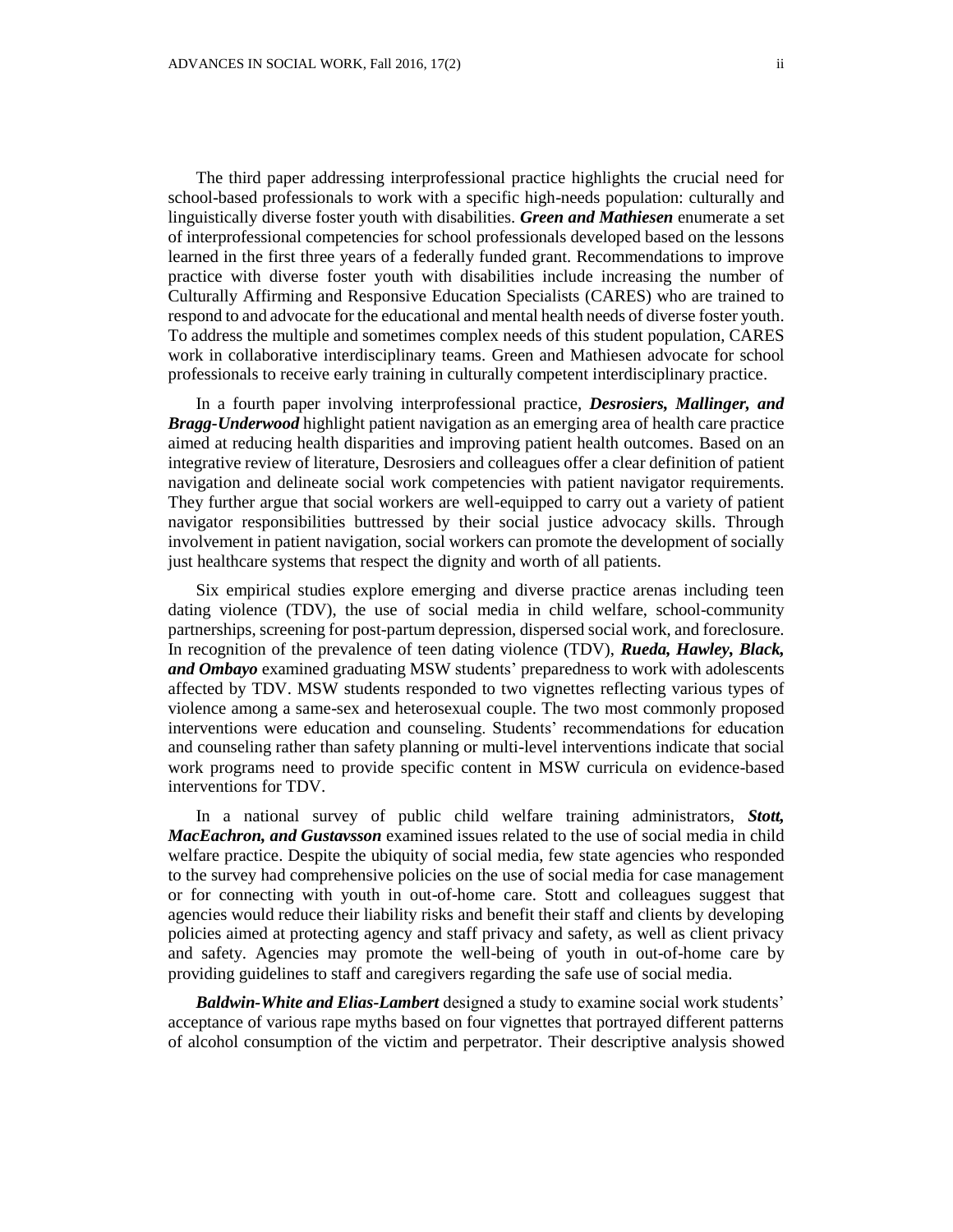that social work students were willing to accept certain rape-supportive beliefs, but not others. Based on their results, Baldwin-White and Elias-Lambert call for social work students to be educated about how endorsements of rape myths can affect their interaction with survivors and perpetrators.

*Blitz, Yull, Solá, and Jones* describe a faculty-led experiential learning project aimed at teaching macro practice skills along with research methods. As part of a grant-funded school-university partnership, MSW field students participated in collective family engagement in diverse, low-income communities, using community organizing skills and community-based participatory research methods. Blitz and colleagues discuss MSW students' learning in the context of CSWE's 2015 EPAS competencies. This project illustrates the potential of school-university partnerships involving MSW field students to help bridge the gaps between schools and families, particularly in diverse and low-income communities.

Spurred by reports that up to 1 in 4 new mothers face post-partum depression (PPD), *Rouland Polmanteer, Keefe, and Brownstein-Evans* conducted a national online survey to examine perinatal social workers' screening practices with new mothers. Despite the ready availability of PPD screening instruments, only one-quarter of respondents indicated they used formal screening instruments. Based on their survey results, Rouland Polmanteer and colleagues recommend that social workers integrate relevant findings from evidencebased research about PPD into their practice, and that BSW and MSW curricula also incorporate research and practice information addressing PPD.

In light of the growing practice of social workers working outside of the traditional workplace, *Allen Milton, Sinclair, and Vakalahi* interviewed dispersed social workers to understand how interactions via new communication technology impacts organizational identification. Their findings revealed that although dispersed social workers perceive themselves as having more autonomy and flexibility, they can sometimes feel socially isolated and disconnected from their peers and supervisors. Allen Milton and colleagues note that despite the enhanced efficiency that technology can bring, human service organizations should carefully consider the unintended consequences of a dispersed workforce.

In the under-explored area of housing foreclosure, *Murphy-Nugen and Hensley Beck* examined the lived experiences of former homeowners who faced foreclosure. Themes from in-depth interviews revealed the intersection of the hopes and dreams of homeownership with the grief and loss of foreclosure. This polarizing experience points to the need for innovative policy and practice interventions. Murphy-Nugen and Hensley Beck recommend strengthening the bridge of micro- and macro-level interventions to more effectively address former homeowners' grief and loss along with their hopes and dreams.

In recognition of the emerging need to develop and implement succession plans for leadership in human service organizations, *Gilliam, Chandler, Al-Hajjaj, Mooney, and Vakalahi* call for schools of social work to prepare and encourage their graduates to seek such leadership roles. To fill the expected gaps left by retiring administrators, leaders must be cultivated through intentional recruitment and continuous training of social workers in human service leadership and administration. Adopting the type of succession planning